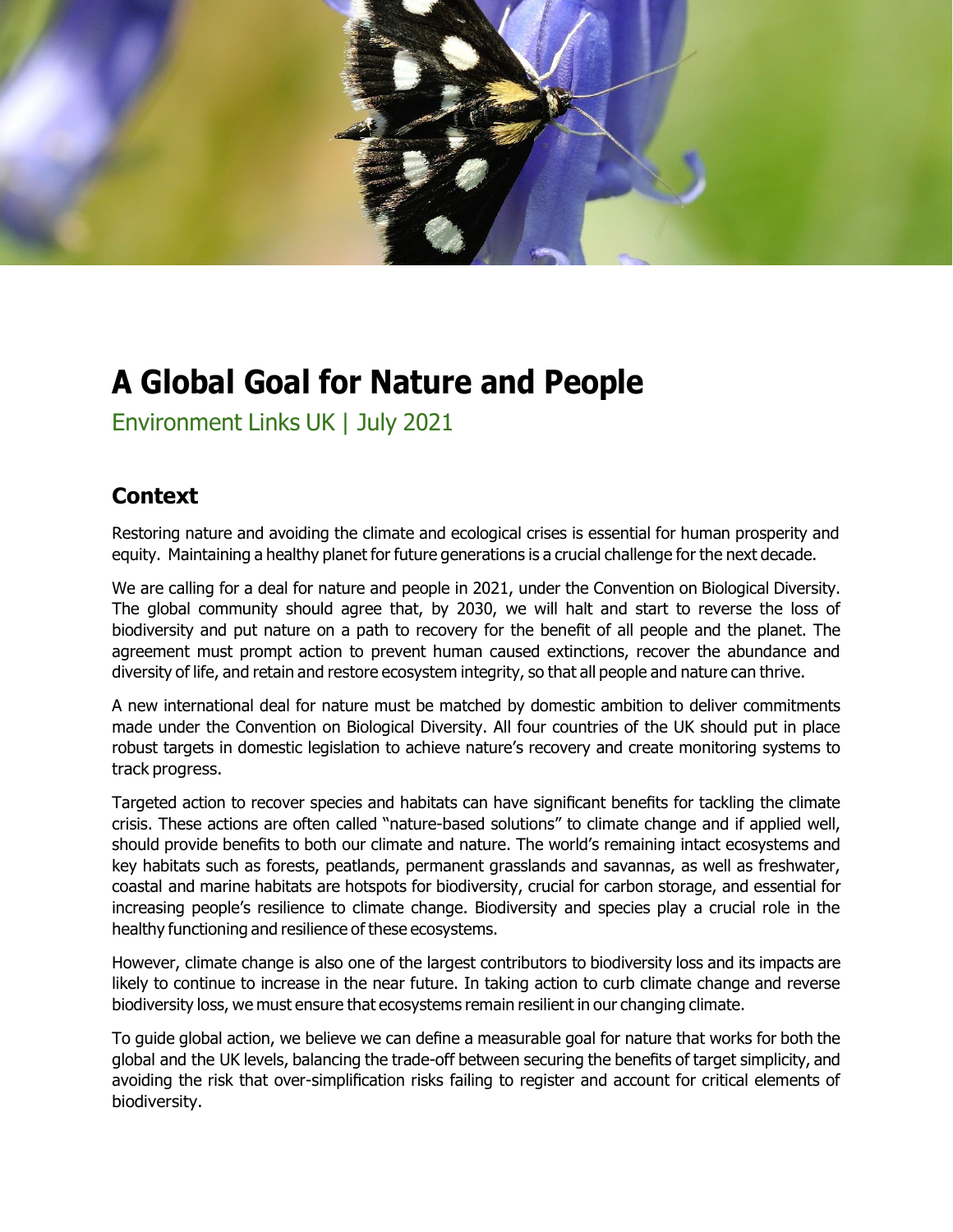## **Headline goal for nature**

**Our ambition is to bend the curve of biodiversity loss into biodiversity recovery. We propose a headline goalfor nature to:**

# **Halt and begin to reverse the decline of species and habitats by 2030**

Stemming the systemic loss of nature by 2030 and putting it on a path to recovery will be a crucial part of achieving a recovery of populations, in line with the CBD's 2050 Vision of 'Living in harmony with nature'. That means that, by 2050, the state of nature will have improved significantly – so that species abundance and distribution is on average rising, global extinctions have ceased, and habitat quality and extent are increasing to the benefit of biodiversity.

Another key milestone along the way is to see species populations and habitats improving by 2040 – so that nature decline is halted, site protection is enhanced, and recovery is well underway.

#### **We propose a single Global Goal that comprises a set of Components – with securing progress or stability against all those components the key to Goal attainment.**

#### **We will judge success by measuring four significant components of nature, nationally and globally, across marine, terrestrial and freshwater environments:**

- 1. **Species Abundance** success will mean keeping common species common and recovering depleted species populations.
- 2. **Species Distribution**  success will mean recovering and/or maintaining species range, avoiding contraction and fragmentation.
- 3. **Species Extinction Risk** success will mean ensuring that extinctions and the threat of extinctions as a result of human activity have ceased.
- 4. **Habitat Quality and Extent**  success will mean recovery and/or maintenance of the size and good ecological status of natural and semi-natural habitats (which are both particularly wildlife rich and carbon rich).

## **Each of these measures will be assessed across terrestrial, freshwater and marine biomes, giving a suite of 12 indicators.**

Measures will vary between countries/ sub-national governments, depending on data availability and quality, the availability of current reliable indicators (eg Living Planet index; Red List index; protected area condition reports; Pollinator, butterfly and bird indices, etc) and varying jurisdiction over the three biomes (some countries/sub-nationals will not include marine areas).

The Principal Goal will be to have *all* of these 12 measures stable or improving by 2050, i.e. if in any country or sub-national jurisdiction marine species, for example, are on average declining, then that country/sub-national will not have net the overall 2050 Goal.